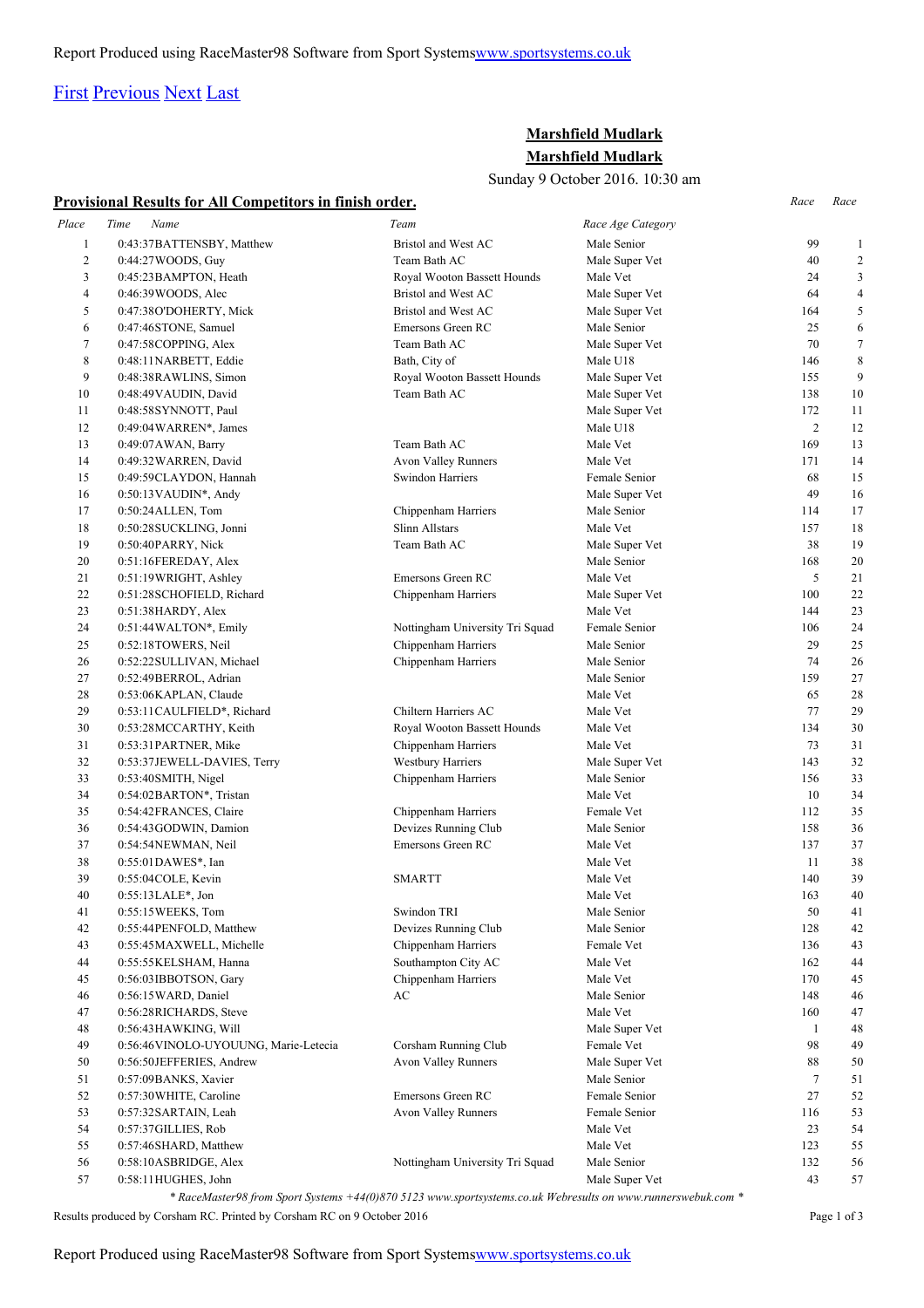## [First](http://www.corshamrunningclub.co.uk/Mudlark/Results/2016/Mudlark.html) [Previous](http://www.corshamrunningclub.co.uk/Mudlark/Results/2016/Mudlark.html) [Next](http://www.corshamrunningclub.co.uk/Mudlark/Results/2016/MudlarkPage3.html) [Last](http://www.corshamrunningclub.co.uk/Mudlark/Results/2016/MudlarkPage3.html)

Marshfield Mudlark, Marshfield Mudlark - Sunday 9 October 2016. 10:30 am

| <b>Provisional Results for All Competitors in finish order.</b> |                                   |                             |                   | Race           | Race |
|-----------------------------------------------------------------|-----------------------------------|-----------------------------|-------------------|----------------|------|
| Place                                                           | Name<br>Time                      | Team                        | Race Age Category |                |      |
| 58                                                              | 0:58:23 NARBETT, Ben              |                             | Male U18          | 147            | 58   |
| 59                                                              | 0:58:30 UNSWORTH, Stewart         | Corsham Running Club        | Male Vet          | 129            | 59   |
| 60                                                              | 0:58:33 KERLEY, John              | Chammony                    | Male Super Vet    | 167            | 60   |
| 61                                                              | 0:58:35 GRINHAM, Michael          |                             | Male Super Vet    | 45             | 61   |
| 62                                                              | 0:58:41 HOWELL, Graham            | <b>SMARTT</b>               | Male Senior       | 51             | 62   |
| 63                                                              | 0:58:53 COX, Nigel                | <b>Bitton Road Runners</b>  | Male Super Vet    | 101            | 63   |
| 64                                                              | 0:59:03 HATCH, Simon              |                             | Male Vet          | $\overline{4}$ | 64   |
| 65                                                              | 0:59:16 COX, Yvonne               |                             | Female Super Vet  | 102            | 65   |
| 66                                                              | 0:59:19 RUSSELL*, Joel            |                             | Male Senior       | 154            | 66   |
| 67                                                              | 0:59:22 SWATON, Marc              |                             | Male Vet          | 9              | 67   |
| 68                                                              | 0:59:23 BEREZA, Jolene            | Emersons Green RC           | Female Senior     | 94             | 68   |
| 69                                                              | 0:59:24 LLEWELLYN-EVANS*, Aneirin | Team Bath AC                | Male Vet          | 71             | 69   |
| 70                                                              | 0:59:50 LEE, W                    | <b>Hogweed Trotters</b>     | Male Super Vet    | 54             | 70   |
| 71                                                              | 0:59:51 BLANCHARD, Pete           | Emersons Green RC           | Male Vet          | 37             | 71   |
| 72                                                              | 1:00:00 MUSSELL, Ian              | Emersons Green RC           | Male Senior       | 26             | 72   |
| 73                                                              | 1:00:21 HEMSLEY, Christopher      | Emersons Green RC           | Male Senior       | 47             | 73   |
| 74                                                              | 1:00:22 GRAHAM, Alison            | Corsham Running Club        | Female Super Vet  | 39             | 74   |
| 75                                                              | 1:00:30 STEVENS, Alan             | Devizes Running Club        | Male Super Vet    | 133            | 75   |
| 76                                                              | 1:00:34 KELLAWAY, Darren          |                             | Male Vet          | 93             | 76   |
| 77                                                              | 1:01:13 APPLEBY, Paul             | Royal Wooton Bassett Hounds | Male Super Vet    | 175            | 77   |
| 78                                                              | 1:01:16 POWELL, Mark              | Chippenham Harriers         | Male Vet          | 80             | 78   |
| 79                                                              | 1:01:18 FAROPPA, Richard          | Chippenham Harriers         | Male Vet          | 127            | 79   |
| 80                                                              | 1:01:30 ALLEN, Peter              | Corsham Running Club        | Male Super Vet    | 81             | 80   |
| 81                                                              | 1:01:37 MACQUISTEN, Jacqui        |                             | Female Super Vet  | 145            | 81   |
| 82                                                              | 1:01:46 DAVIES, Ffion             | Swindon TRI                 | Female Senior     | 122            | 82   |
| 83                                                              | 1:01:53 RALTON, Alex              | Chippenham Harriers         | Male Vet          | 121            | 83   |
| 84                                                              | 1:02:06 INMAN, Dan                |                             | Male Vet          | 131            | 84   |
| 85                                                              | 1:02:07 SAWYER, Helen             | <b>Westbury Harriers</b>    | Female Super Vet  | 22             | 85   |
| 86                                                              | 1:02:12 HANNAH, Gareth            | <b>SMARTT</b>               | Male Vet          | 118            | 86   |
| 87                                                              | 1:02:13 WALTER, Mark              |                             | Male Senior       | 35             | 87   |
| 88                                                              | 1:02:35 FOWLE, Matt               |                             | Male Senior       | 15             | 88   |
| 89                                                              | 1:02:45 PAINE, Julian             |                             | Male Vet          | 8              | 89   |
| 90                                                              | 1:02:55 COOK, Alan                | <b>Staple Hill Runners</b>  | Male Super Vet    | 61             | 90   |
| 91                                                              | 1:03:03 STRINGER, Oscar           | Corsham Running Club        | Male Vet          | 166            | 91   |
| 92                                                              | 1:03:19 BESSELL, Matthew          | Emersons Green RC           | Male Senior       | 18             | 92   |
| 93                                                              | 1:03:29 HATT, Juliett             | Chippenham Harriers         | Female Vet        | 109            | 93   |
| 94                                                              | 1:03:39 LOOKER-JONES, Tomi        |                             | Male Senior       | 17             | 94   |
| 95                                                              | 1:03:54 MACBETH, Catherine        | CSSC                        | Female Vet        | 58             | 95   |
| 96                                                              | 1:03:57 TILEY, Neil               | Slinn Allstars              | Male Super Vet    | 161            | 96   |
| 97                                                              | 1:04:02 EVANS, Neil               | <b>Bitton Road Runners</b>  | Male Vet          | 42             | 97   |
| 98                                                              | 1:04:38 CAULFIELD*, Sarah         | Chiltern Harriers AC        | Female Super Vet  | 76             | 98   |
| 99                                                              | 1:04:44 BENNETT, Simon            | Chippenham Harriers         | Male Super Vet    | 86             | 99   |
| 100                                                             | 1:04:58 AUSTIN*, Helen            |                             | Female Senior     | 13             | 100  |
| 101                                                             | 1:05:09 ROWE, Jeff                |                             | Male Super Vet    | 92             | 101  |
| 102                                                             | 1:05:18 HATCH, Lisa               |                             | Female Super Vet  | 3              | 102  |
| 103                                                             | 1:05:25 HATT, Joe                 |                             | Male Vet          | 110            | 103  |
| 104                                                             | 1:05:25 JEDDI, Sue                | Avon Valley Runners         | Female Super Vet  | 104            | 104  |
| 105                                                             | 1:05:37 TRUSSLER, Ian             | Chippenham Harriers         | Male Super Vet    | 69             | 105  |
| 106                                                             | 1:05:42 JOHNSON, Angela           | Devizes Running Club        | Female Super Vet  | 72             | 106  |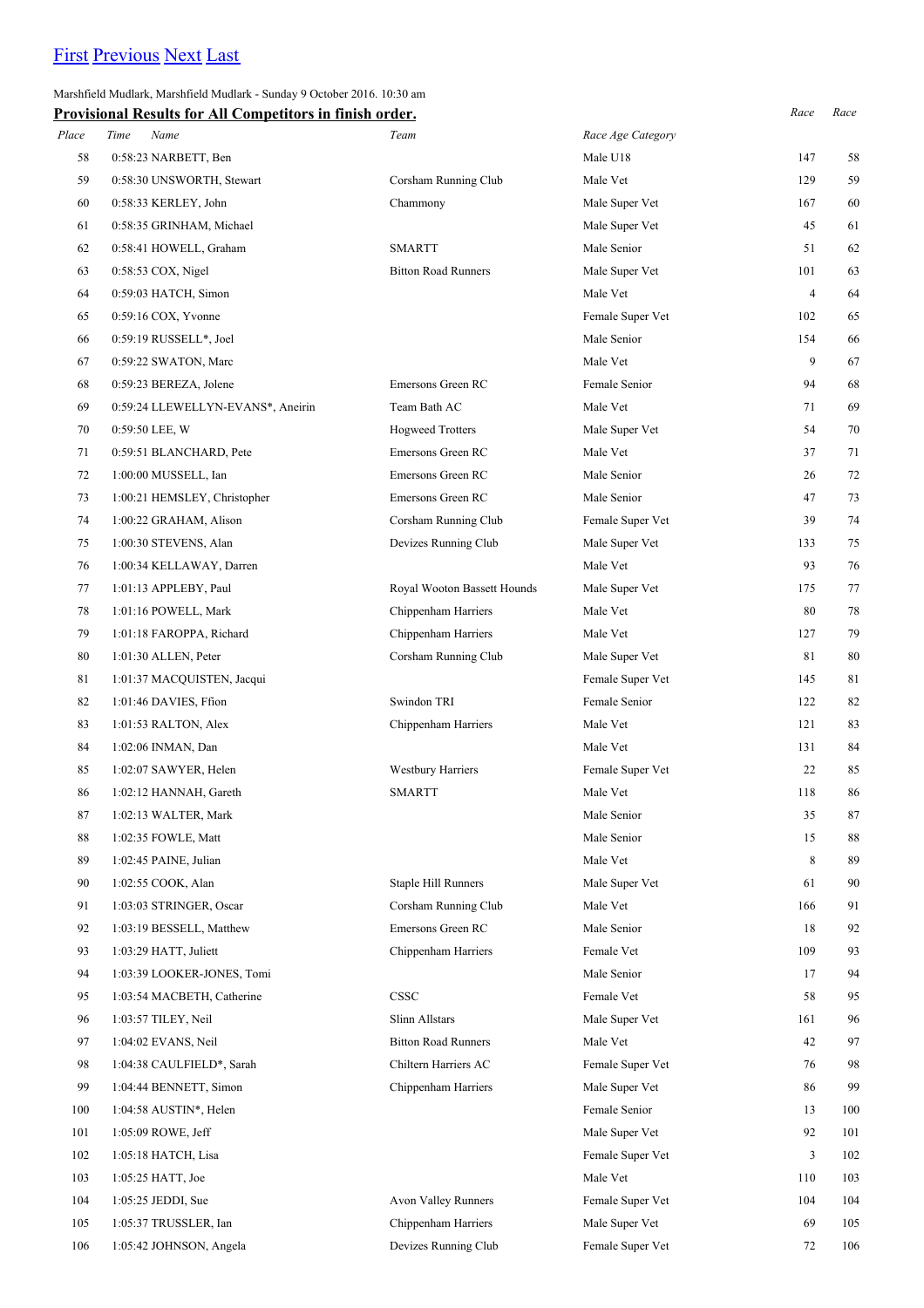| 107                                                                                                          | 1:05:43 LEGG, Gareth    | <b>Avon Valley Runners</b> | Male Super Vet   | 135 | 107 |
|--------------------------------------------------------------------------------------------------------------|-------------------------|----------------------------|------------------|-----|-----|
| 108                                                                                                          | 1:05:53 MORRELL, Yuka   | Corsham Running Club       | Female Vet       | 90  | 108 |
| 109                                                                                                          | 1:06:13 WRIGHT, Katie   | Emersons Green RC          | Female Vet       | 6   | 109 |
| 110                                                                                                          | 1:06:15 SUMMERS, Kevin  |                            | Male Super Vet   | 85  | 110 |
| 111                                                                                                          | 1:07:05 MOTT, Graham    |                            | Male Super Vet   | 66  | 111 |
| 112                                                                                                          | $1:07:09$ ROSE, Jenifer | Chippenham Harriers        | Female Senior    | 89  | 112 |
| 113                                                                                                          | 1:07:18 PEARCE, Debbie  | Calne Smarrt               | Female Super Vet | 142 | 113 |
| 114                                                                                                          | 1:07:23 HANLON, Jamie   | <b>Avon Valley Runners</b> | Male Vet         | 105 | 114 |
| 115                                                                                                          | 1:07:50 ADAMS, David    |                            | Male Super Vet   | 16  | 115 |
| 116                                                                                                          | 1:07:54 LUCAS, Melvyn   |                            | Male Super Vet   | 151 | 116 |
| 117                                                                                                          | 1:08:13 MARYON, Nick    |                            | Male Super Vet   | 52  | 117 |
| * RaceMaster98 from Sport Systems +44(0)870 5123 www.sportsystems.co.uk Webresults on www.runnerswebuk.com * |                         |                            |                  |     |     |

Results produced by Corsham RC. Printed by Corsham RC on 9 October 2016 Page 2 of 3

### Report Produced using RaceMaster98 Software from Sport System[swww.sportsystems.co.uk](http://www.sportsystems.co.uk/)

## [First](http://www.corshamrunningclub.co.uk/Mudlark/Results/2016/Mudlark.html) [Previous](http://www.corshamrunningclub.co.uk/Mudlark/Results/2016/MudlarkPage2.html) [Next](http://www.corshamrunningclub.co.uk/Mudlark/Results/2016/MudlarkPage3.html#) [Last](http://www.corshamrunningclub.co.uk/Mudlark/Results/2016/MudlarkPage3.html#)

### Marshfield Mudlark, Marshfield Mudlark - Sunday 9 October 2016. 10:30 am

|       | Provisional Results for All Competitors in finish order. |                            |                   | Race | Race |
|-------|----------------------------------------------------------|----------------------------|-------------------|------|------|
| Place | Name<br>Time                                             | Team                       | Race Age Category |      |      |
| 118   | 1:08:28 BOYCE, Helen                                     | Avon Valley Runners        | Female Vet        | 78   | 118  |
| 119   | 1:08:28 BOYCE, Andrew                                    | Avon Valley Runners        | Male Vet          | 79   | 119  |
| 120   | 1:08:42 KINGWELL, Nick                                   | Team Bath AC               | Male Vet          | 95   | 120  |
| 121   | 1:09:57 WILLIAMS, David                                  |                            | Male Vet          | 48   | 121  |
| 122   | 1:09:58 EARLEY, David                                    |                            | NDB               | 150  | 122  |
| 123   | 1:10:01 JAGO, Darren                                     |                            | Male Super Vet    | 152  | 123  |
| 124   | 1:10:44 COLE, Catherine                                  | <b>SMARTT</b>              | Female Super Vet  | 139  | 124  |
| 125   | $1:11:35$ BAIN, Helen                                    | Devizes Running Club       | Female Super Vet  | 126  | 125  |
| 126   | 1:11:39 BAIN, Jason                                      | Devizes Running Club       | Male Vet          | 125  | 126  |
| 127   | 1:11:42 REEVES*, Duncan                                  |                            | Male Senior       | 12   | 127  |
| 128   | 1:11:46 TOSSELL, Vicky                                   |                            | Female Vet        | 56   | 128  |
| 129   | 1:13:23 BYGRAVE, Amanda-Jayne                            | Avon Valley Runners        | Female Super Vet  | 120  | 129  |
| 130   | 1:13:36 OAKLEY, Chris                                    | Chippenham Harriers        | Male Vet          | 130  | 130  |
| 131   | 1:13:40 HARTLEY, Sue                                     | <b>SMARTT</b>              | Female Vet        | 63   | 131  |
| 132   | 1:14:08 MARTIN, Sarah                                    |                            | Female Vet        | 14   | 132  |
| 133   | 1:14:17 HEADLEY, Sukie                                   | Chippenham Harriers        | Female Super Vet  | 141  | 133  |
| 134   | 1:14:33 WESTON, Leanne                                   | <b>SMARTT</b>              | Female Vet        | 36   | 134  |
| 135   | 1:14:35 WARAN, Helen                                     | <b>SMARTT</b>              | Female Vet        | 62   | 135  |
| 136   | 1:15:54 PALMER, Sarah                                    | <b>CSSC</b>                | Female Super Vet  | 57   | 136  |
| 137   | 1:16:32 FOX-EVANS, Tim                                   |                            | Male Super Vet    | 87   | 137  |
| 138   | 1:16:54 MACALISTER, Justine                              | Avon Valley Runners        | Female Vet        | 96   | 138  |
| 139   | 1:16:57 WEYMOUTH, Paul                                   |                            | Male Super Vet    | 34   | 139  |
| 140   | 1:17:54 SAXON, Liz                                       | AC                         | Female Senior     | 149  | 140  |
| 141   | 1:18:28 DEVENISH, Malcolm                                | Pewsey Vale RC             | Male Super Vet    | 153  | 141  |
| 142   | 1:18:59 CLARK, Sheila                                    |                            | Female Super Vet  | 46   | 142  |
| 143   | 1:20:17 BODKIN, Harriet                                  | Chippenham Harriers        | Female Senior     | 75   | 143  |
| 144   | 1:20:18 SULLIVAN, Laura                                  |                            | Female Senior     | 103  | 144  |
| 145   | 1:21:03 COLLIER, Allison                                 | Emersons Green RC          | Female Super Vet  | 30   | 145  |
| 146   | 1:21:45 COOK, Maggie                                     | <b>Staple Hill Runners</b> | Female Super Vet  | 60   | 146  |
| 147   | 1:21:58 JIWA, Lucy                                       | Chippenham Harriers        | Female Super Vet  | 108  | 147  |
| 148   | 1:22:03 RAMSDEN, Emma                                    |                            | Male Senior       | 173  | 148  |
| 149   | 1:22:04 RAMSDEN, Craigh                                  |                            | Male Senior       | 174  | 149  |
| 150   | 1:22:32 OWEN, Mark                                       | Devizes Running Club       | Male Vet          | 97   | 150  |
| 151   | 1:25:25 WEYMOUTH, Clare                                  |                            | Female Senior     | 33   | 151  |